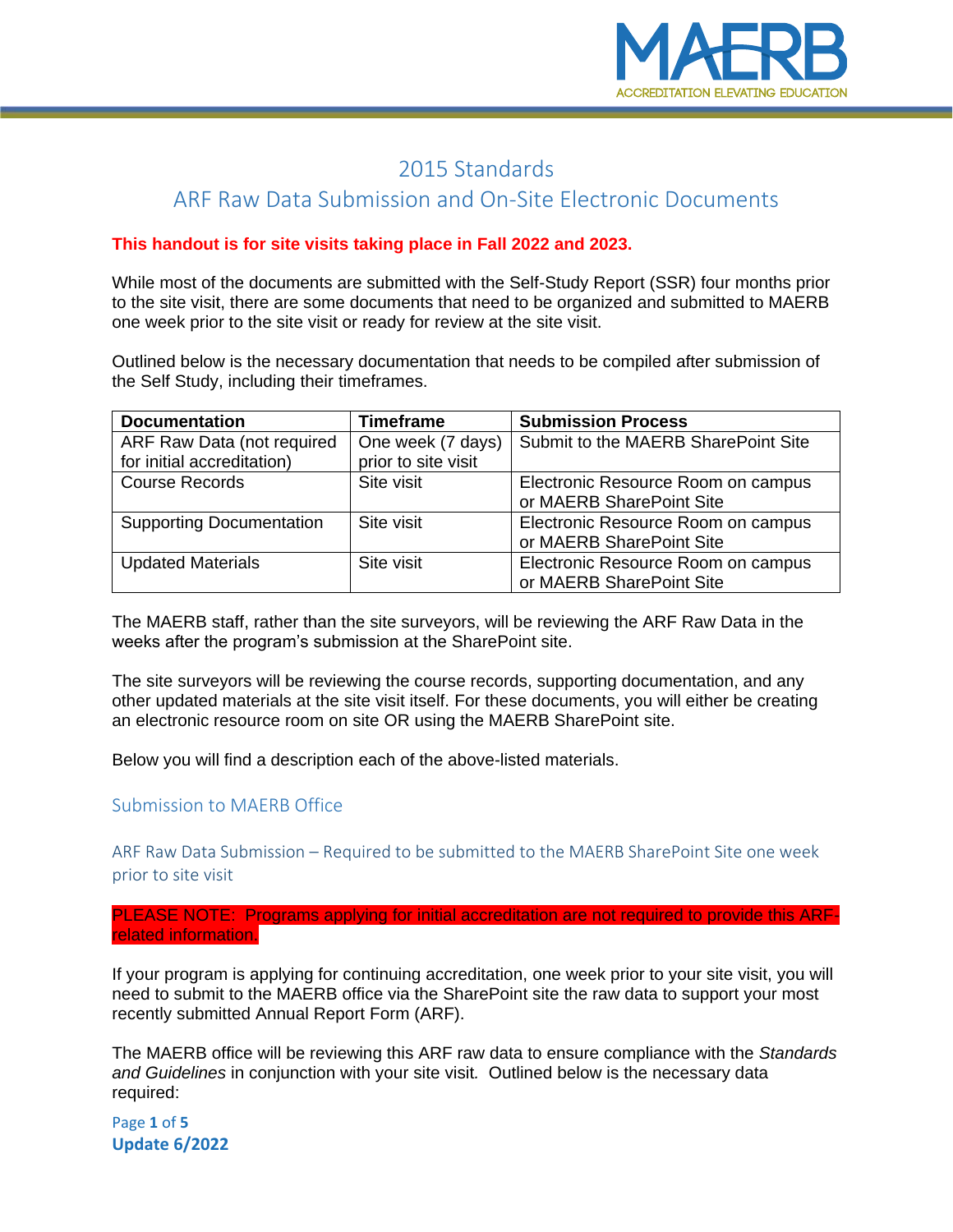Raw data (matching the program's current ARF) for the following outcomes:

- **a. Retention:** 
	- a. Five years of course rosters based either on the formal admission process or, for programs that don't have a formal admission process, the trigger course (i.e., the first course in which psychomotor or affective competencies are taught and assessed).
	- b. Unprotected Excel spreadsheet (either the ARF Tracking Tool or a similar document) that includes retention data for all those admitted into your program during the 5-year period reflected on the most recently submitted ARF, showing up-to-date status (i.e., dropped, graduated, or in-progress)
- **b. Graduation Year Data:** A listing of the names and date of graduation for all persons who graduated in any one of the five years reflected on your most-recently submitted ARF. If the *GradCohort* tab of your Tracking Tool includes all this information, then no separate document is needed.
- **c. Job Placement:** Data that matches the number of years of your most-recently submitted ARF, including the name of the graduate, the place of employment in the field and whether the person continued with his/her education or went into the military. If the *GradCohort* tab of your Tracking Tool includes all this information, then no separate document is needed.
- **d. Graduate and Employer Survey Participation and Satisfaction:** Data on an unprotected Excel spreadsheet or from Survey Monkey (or some similar survey method) that matches the number of years of your most recently submitted ARF, including the name of the graduate and the date of survey completion and that shows each graduate's response to each required question in the 3 domain areas. If a given survey was conducted via telephone, the person transcribing the answers must indicate on the survey that it was conducted via telephone. If the *GradCohort* tab of your Tracking Tool includes all this information, then no separate document is needed. The program should also submit the completed raw surveys themselves, organized by year of graduation.
- **e. Documentation for Participation and Passage on national credentialing exams** Five years of exam data (that matches the number of years reflected on the mostrecently submitted ARF), organized by the students' year of graduation for any of the following exams:
	- 1. CMA (AAMA)
	- 2. RMA (AMT)
	- 3. NCMA (NCCT)
	- 4. CCMA (NHA)
	- 5. CMAC (AMCA)
- **f. MAERB's Tracking Tool:** An unprotected Excel copy of your current, fully updated ARF Tracking Tool. If your program's Tracking Tool happens to include all the data for the five years reflected on your most-recently submitted ARF and is fully updated, then none of the above-mentioned (i.e., a - e) data is needed except for raw graduate and employer surveys and course rosters to verify date of admission.

### Electronic Resource Room on Campus/MAERB SharePoint Site

Here are some general guidelines to think about when you are putting together your electronic resources:

1. The material should not be embedded in a Learning Management System (Blackboard, Canvas, E-College, and so on), as the surveyors can't be expected to negotiate and learn the Learning Management System in order to access the resources.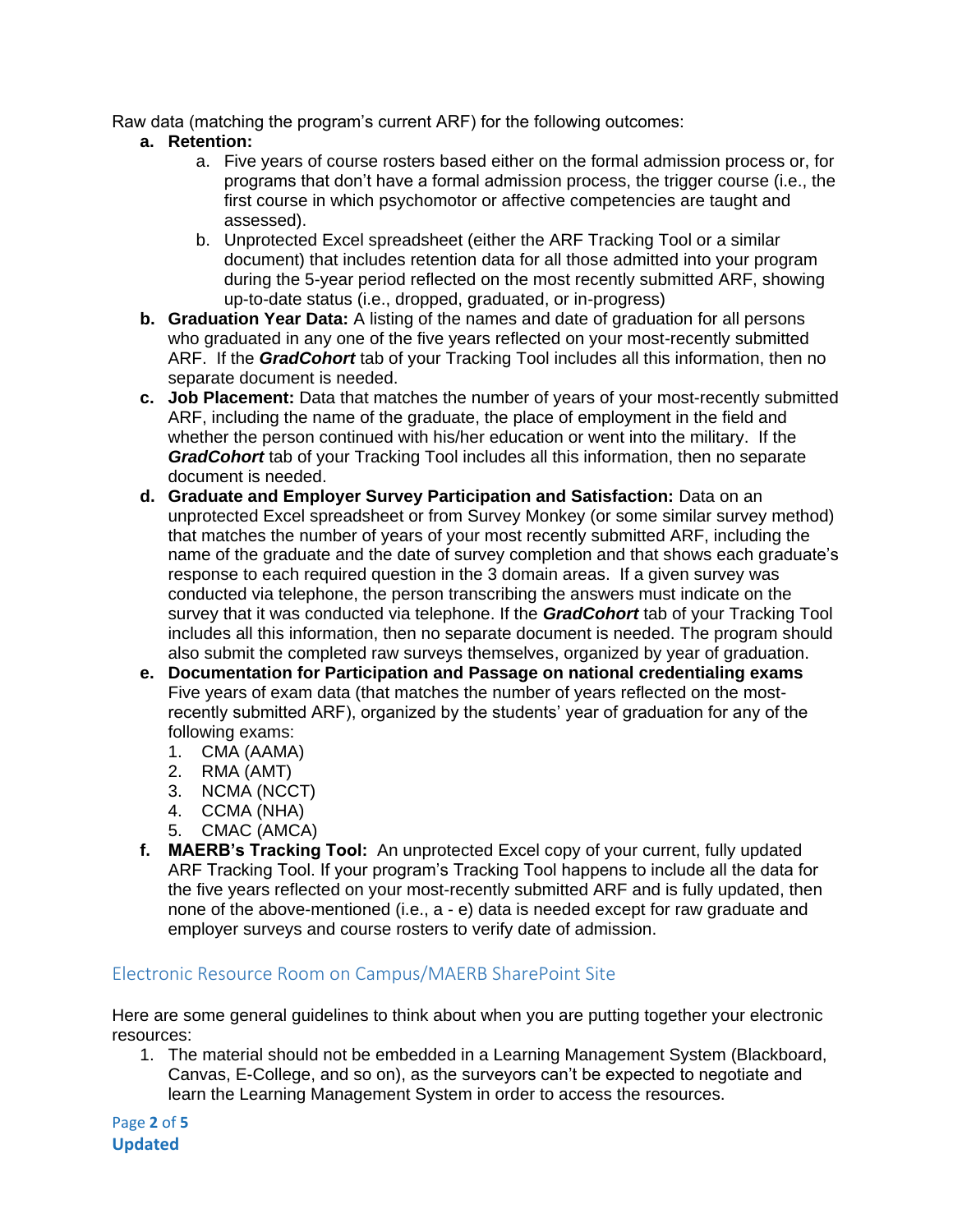- 2. The document titles must be significantly abbreviated. You will note examples below to provide you with guidelines.
- 3. If you decide to combine a large group of documents (such as master competency checklists) into a single PDF, you need to add bookmarks so that the surveyors can easily and efficiently access the material.

The documentation that you provide to the site surveyors fits into these three categories:

- 1. Course Records—Rosters, Gradebooks, and tracking mechanism for achievement of all the psychomotor and affective competencies Required Electronic Format
- 2. Supporting Documentation—Materials that support some of the reports/information that was submitted in the SSR Required Electronic Format
- 3. Updated Materials—Information that you provided in your SSR that might have changed during the four months prior to the site visit Required Electronic Format

You will find a visual representation of the organization throughout this discussion to help you "see" the possibilities, and you will find a discussion for how to organize these materials electronically.

You can certainly organize the material in a variety of different ways, so you can consider these to be guidelines rather than rules. You do, however, need to think about your audience. The organization outlined below is optional, but it is based upon conversations over the years with Program Directors and surveyors.

The large folder that contains all your electronic documents could be organized in the following fashion:

| > ElectResourceRmORMAERB SharePointSite<br>ッ 个 |               |                   |  |  |
|------------------------------------------------|---------------|-------------------|--|--|
| ∧<br>Name                                      | <b>Status</b> | Date modified     |  |  |
| CrseRec                                        | з             | 5/30/2022 1:52 PM |  |  |
| SupDoc                                         | ⊝             | 5/30/2022 1:50 PM |  |  |
| UpdtdMat                                       | ∞             | 5/30/2022 1:50 PM |  |  |

### Course Records Required Electronic Format

You are required to include the following information for the most recently assessed class of students for every course in which the MAERB Core Curriculum is taught.

- **Rosters** (the official course lists of students for each most recently assessed course)
- **Gradebook** (all the grades, which includes test scores, assignments, etc…., for each student in the course)
- **Tracking mechanism** (master competency checklist for each student, or a detailed gradebook that shows the assessment of the student on **each** psychomotor and affective competency)
	- o **NOTE:** If you don't use a tracking mechanism, you need to include the dated evaluation assessment (completed student work) for all the students indicating that they have been assessed on each of the psychomotor and/or affective competencies for that course.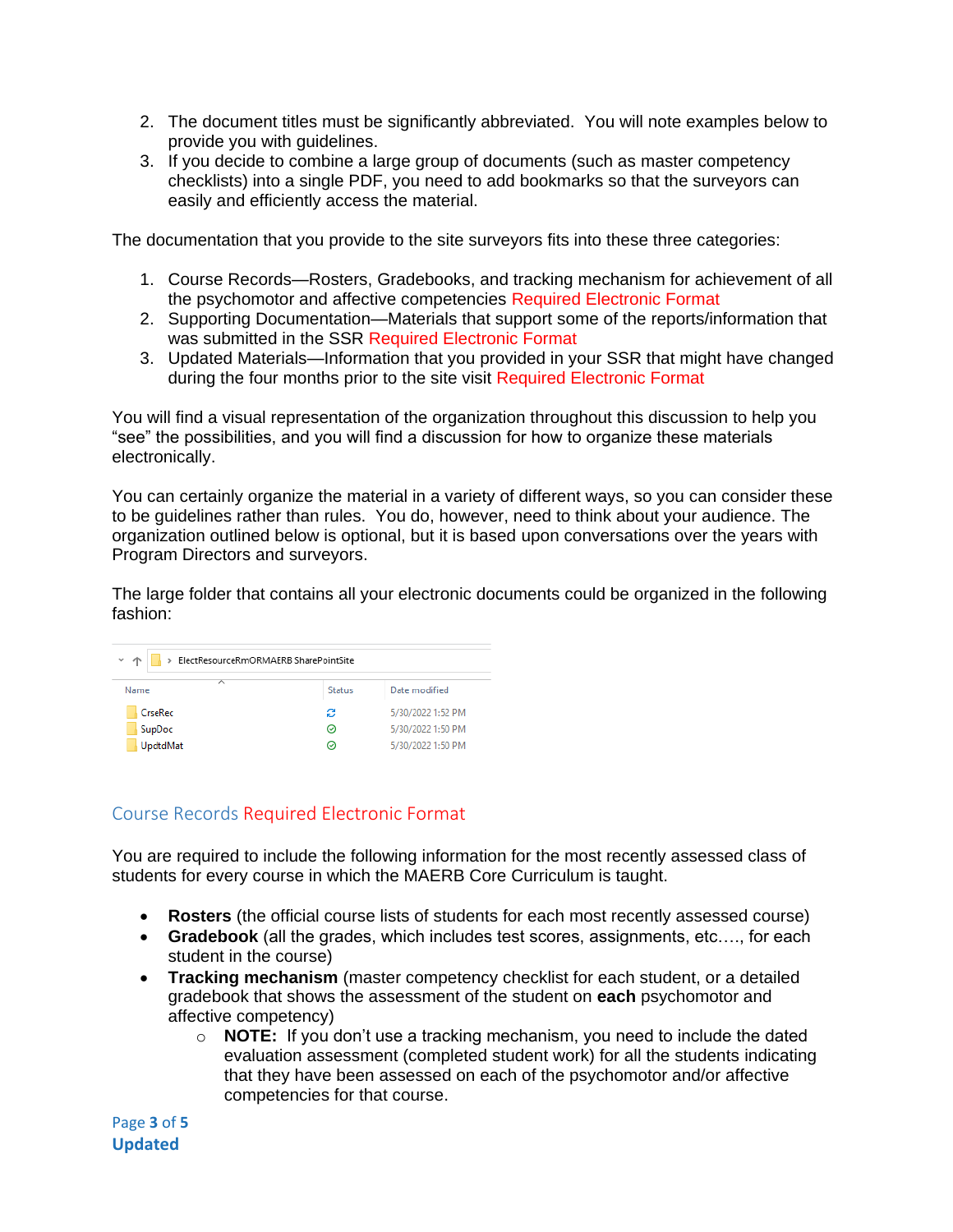Within the "CrseRec" folder, you would create sub-folders for each course and then place the rosters, gradebooks, and tracking mechanisms for each course into each sub-folder, as shown in the two graphics below:

| ElectResourceRmORMAERB SharePointSite > CrseRec             |               |                   |  |  |  |
|-------------------------------------------------------------|---------------|-------------------|--|--|--|
| ᄌ<br>Name                                                   | <b>Status</b> | Date modified     |  |  |  |
| MA190Admn                                                   | е             | 5/30/2022 1:53 PM |  |  |  |
| MA201MdTerm                                                 | ⊘             | 5/30/2022 1:51 PM |  |  |  |
| MA211Clin1                                                  | ⊘             | 5/30/2022 1:51 PM |  |  |  |
| MA212Clin2                                                  | ⊚             | 5/30/2022 1:52 PM |  |  |  |
| ElectResourceRmORMAERB SharePointSite > CrseRec > MA190Admn |               |                   |  |  |  |
| ᄉ<br>Name                                                   | <b>Status</b> | Date modified     |  |  |  |
| CompCklists                                                 | з             | 5/30/2022 1:54 PM |  |  |  |
| CrseRoster                                                  | e             | 5/30/2022 1:52 PM |  |  |  |
| Grdbk                                                       | ☉             | 5/30/2022 1:53 PM |  |  |  |

For the Master Competency Checklists, you should organize each document by the student's last name so that it matches the course roster.

| « CrseRec > MA190Admn > CompCklists            |               |
|------------------------------------------------|---------------|
| $-$ Up to "MA190Admn" (Alt + Up Arrow)<br>Name | <b>Status</b> |
| 中 Preston, J                                   | е             |
| <b>DE Taylor, R</b>                            | е             |
| $\frac{1}{2}$ Z and so on                      | е             |

### Supporting Documentation Required Electronic Format

This documentation supports the information that you provided in the Self Study Report (SSR). Because this documentation is so unique to each program, below you will find some suggested abbreviations, which you can explain to the site surveyors, if needed.

| <b>Supporting Documentation</b>                                                                                                                                                                                                                                                                                                                                                                                                                                                                                                                    | <b>Naming</b><br><b>Conventions</b> |
|----------------------------------------------------------------------------------------------------------------------------------------------------------------------------------------------------------------------------------------------------------------------------------------------------------------------------------------------------------------------------------------------------------------------------------------------------------------------------------------------------------------------------------------------------|-------------------------------------|
| <b>Practicum Documentation</b>                                                                                                                                                                                                                                                                                                                                                                                                                                                                                                                     | Folder: PractEvid                   |
| Documentation, for the most recently assessed cohort of graduates,<br>showing that graduates complete at least 160 supervised practicum<br>hours in a healthcare setting prior to graduation, including time sheets<br>(completed by the students and verified by the practicum site), and<br>documentation that the Practicum Coordinator (PC) reviews the hours<br>for compliance. In addition, the practicum evaluations, demonstrating<br>that the students have performed a range of administrative and clinical<br>skills, must be included. | Documents:<br>Lastname.FirstInitial |
| <b>Resource Assessment Documentation - See MAERB Policy 225</b>                                                                                                                                                                                                                                                                                                                                                                                                                                                                                    | Folder:<br><b>ResAssmSup</b>        |